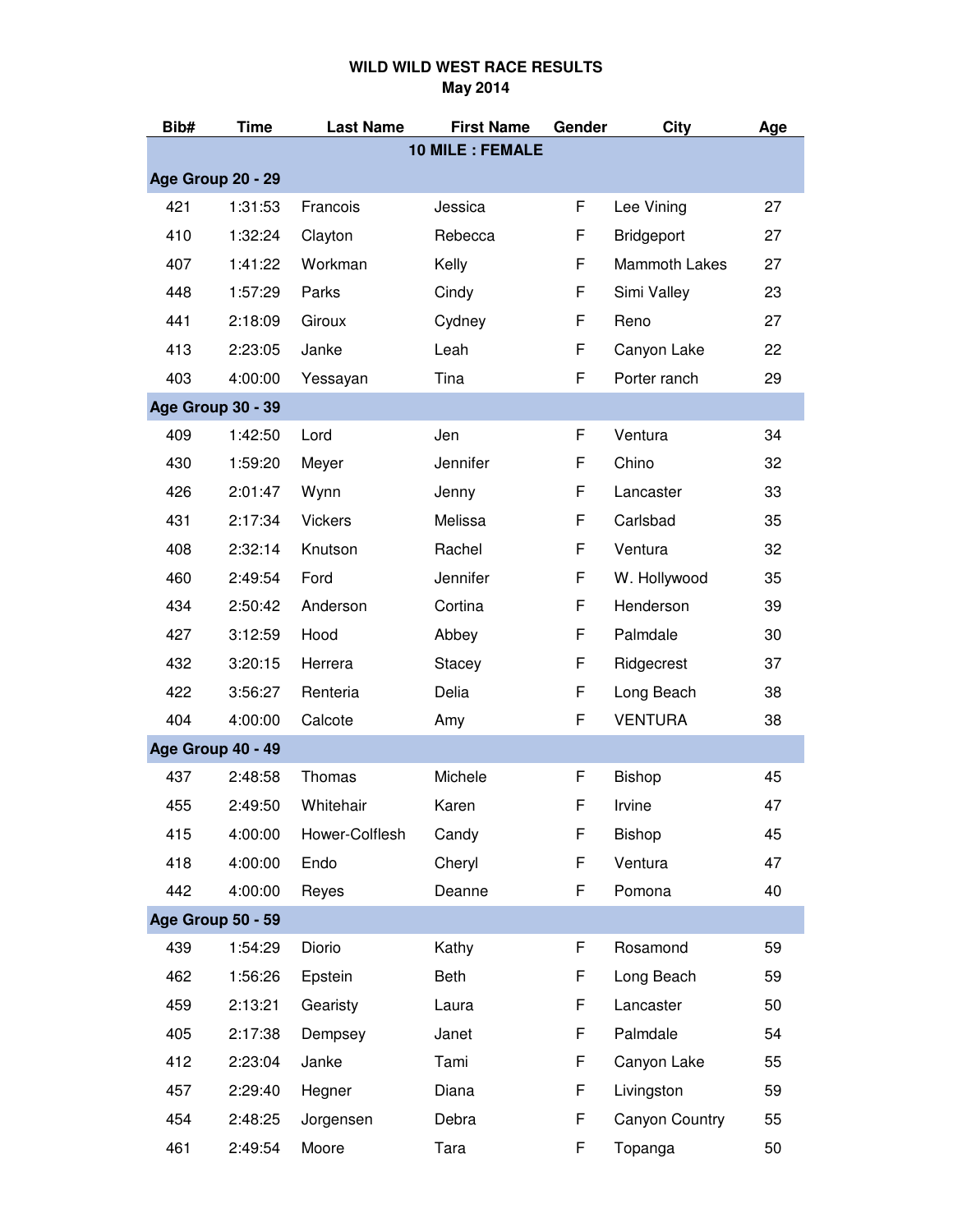| Bib# | Time                     | <b>Last Name</b> | <b>First Name</b> | Gender | City                | Age |
|------|--------------------------|------------------|-------------------|--------|---------------------|-----|
| 417  | 2:51:29                  | Moore            | Jane              | F      | Sacramento          | 55  |
| 447  | 3:00:19                  | Barrington       | Robin             | F      | Lebec               | 56  |
| 423  | 3:28:37                  | Hsu              | Julie             | F      | Loma Linda          | 54  |
| 428  | 4:00:00                  | Williamson       | Michele           | F      | Palmdale            | 51  |
| 444  | 4:00:00                  | <b>Hess</b>      | Kathy             | F      | Reno,               | 52  |
|      | <b>Age Group 60 - 69</b> |                  |                   |        |                     |     |
| 450  | 2:06:54                  | Gaines           | Sally             | F      | <b>Crowley Lake</b> | 61  |
| 453  | 2:15:11                  | Noyes            | Carolyn           | F      | San Clemente        | 66  |
| 451  | 2:23:10                  | <b>Fleming</b>   | Liz               | F      | <b>Crowley Lake</b> | 60  |
| 433  | 2:51:40                  | <b>McAuley</b>   | Donna             | F      | <b>Bishop</b>       | 67  |
| 420  | 2:54:09                  | Pertusati        | Darcel            | F      | Valencia            | 63  |
| 419  | 4:00:00                  | Kim              | AE OK             | F      | Los Angeles         | 67  |
| 443  | 4:00:00                  | Sandeman         | Missy             | F      | Homewood            | 62  |
|      |                          |                  |                   |        |                     |     |

|     |                          |            | 10 MILE : MALE |   |                  |    |
|-----|--------------------------|------------|----------------|---|------------------|----|
|     | Age Group 19 and under   |            |                |   |                  |    |
| 449 | 2:30:15                  | Greene     | Gregory        | M | Lone Pine        | 17 |
|     | <b>Age Group 30 - 39</b> |            |                |   |                  |    |
| 445 | 1:38:23                  | Ireson     | <b>Bryhn</b>   | M | Ventura          | 34 |
| 429 | 1:46:58                  | Meyer      | Jason          | M | Chino            | 35 |
|     | Age Group 40 - 49        |            |                |   |                  |    |
| 458 | 1:47:40                  | Shadbourne | Todd           | M | <b>Elk Grove</b> | 48 |
| 456 | 2:22:47                  | Begaye     | Henry          | M | Lone Pine        | 44 |
| 463 | 2:43:10                  | (40) Downs | Jimmy          | M | Frankfurt        | 45 |
| 402 | 4:00:00                  | Mengel     | Ken            | M | Huntington Beach | 44 |
|     | <b>Age Group 50 - 59</b> |            |                |   |                  |    |
| 446 | 1:46:06                  | Barrington | Don            | M | Lebec            | 54 |
| 416 | 1:54:30                  | Cwiok      | Kevin          | M | Ventura          | 57 |
| 425 | 2:01:47                  | Woolery    | David          | M | Palmdale         | 57 |
| 401 | 2:10:57                  | Rogers     | Dennis         | M | El Cajon         | 55 |
| 411 | 3:02:31                  | Matthiesen | Peter          | M | Placerville      | 55 |
| 406 | 4:00:00                  | Dempsey    | Charles        | М | Palmdale         | 53 |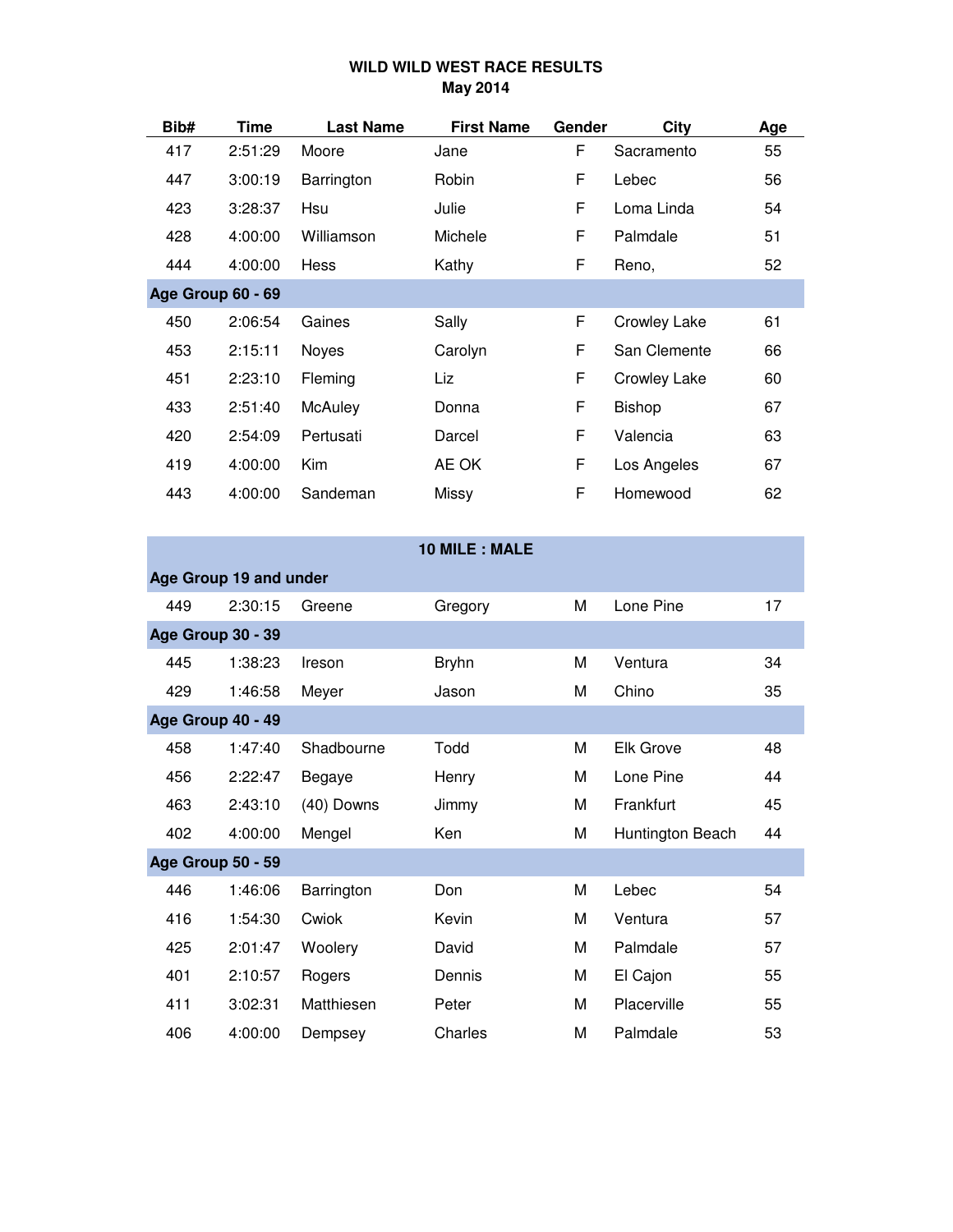| Bib#          | Time                     | <b>Last Name</b> | <b>First Name</b> | Gender | City      | Age |
|---------------|--------------------------|------------------|-------------------|--------|-----------|-----|
|               | Age Group 60 - 69        |                  |                   |        |           |     |
| 435           | 1:55:50                  | Samuelson        | Mark              | M      | Rocklin   | 60  |
| 440           | 2:13:23                  | Diorio           | Joseph            | M      | Rosamond  | 68  |
| 452           | 2:15:26                  | Stell            | Scott             | M      | Lone Pine | 63  |
|               | <b>Age Group 70 - 79</b> |                  |                   |        |           |     |
| 414           | 1:51:44                  | Hillestad        | richard           | M      | Topanga   | 72  |
| 436           | 2:25:05                  | Swallow          | John              | M      | Saugus    | 72  |
| Age Group 80+ |                          |                  |                   |        |           |     |
| 438           | 2:54:05                  | Powers           | Marvin            | M      | Lancaster | 86  |

|     |                          |                | <b>MARATHON: FEMALE</b> |   |                      |    |
|-----|--------------------------|----------------|-------------------------|---|----------------------|----|
|     | Age Group 20 - 29        |                |                         |   |                      |    |
| 209 | 6:38:14                  | calaba         | elaine                  | F | kernville            | 23 |
| 201 | <b>DNF</b>               | Heacock        | Samantha                | F | Rancho Cordova       | 23 |
| 223 | <b>DNF</b>               | Palazzolo      | Laura                   | F | Studio city          | 29 |
|     | Age Group 30 - 39        |                |                         |   |                      |    |
| 248 | 4:35:26                  | Schurger       | Melissa                 | F | Renton               | 30 |
| 236 | 5:37:48                  | Mitchell       | Erica                   | F | Ridgecrest           | 36 |
| 205 | <b>DNF</b>               | valenzuela     | ana                     | F | pasadena             | 39 |
| 225 | <b>DNF</b>               | Gomez          | Nadia                   | F | Montebello           | 37 |
|     | Age Group 40 - 49        |                |                         |   |                      |    |
| 238 | 4:51:38                  | Goldberg       | Liz                     | F | Los Gatos            | 41 |
| 217 | 5:32:35                  | <b>Betz</b>    | Krisitn                 | F | <b>Tahoe City</b>    | 42 |
| 214 | 5:45:38                  | Usko           | Karin                   | F | ridgecrest           | 46 |
| 206 | 5:46:05                  | simon          | ute                     | F | sparks               | 42 |
| 230 | 5:52:58                  | Holt           | Julia                   | F | Corona               | 47 |
| 220 | 5:53:10                  | <b>Bassler</b> | Mary                    | F | <b>Mammoth Lakes</b> | 47 |
|     | <b>Age Group 50 - 59</b> |                |                         |   |                      |    |
| 203 | 5:19:23                  | Emerson        | Linda                   | F | Bishop               | 55 |
| 243 | 6:34:41                  | Okamoto        | Sheri                   | F | Los Angeles          | 55 |
| 212 | 7:00:24                  | Peters         | Rebeca                  | F | Sierra Madre         | 51 |
| 246 | 7:11:48                  | Rogers         | Julie                   | F | El Cajon             | 53 |
| 234 | 7:59:56                  | Johnson        | Lois                    | F | Ridgecrest           | 54 |
| 244 | 7:59:57                  | Wolfe          | Carol                   | F | Ridgecrest           | 53 |
| 202 | <b>DNF</b>               | Hill           | Alexandra               | F | Chugiak              | 59 |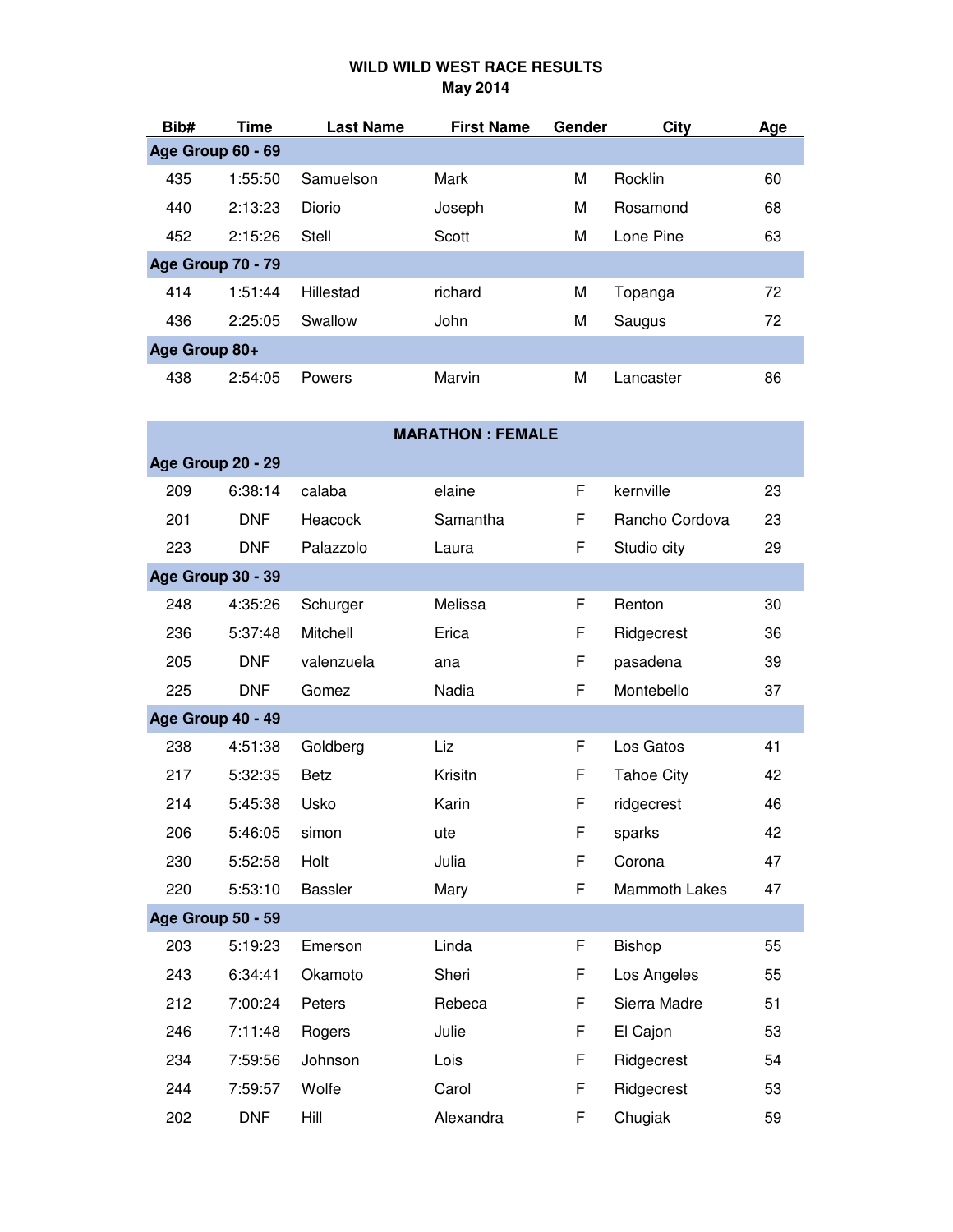| Bib#              | <b>Time</b>              | <b>Last Name</b> | <b>First Name</b>     | Gender | <b>City</b>              | Age |
|-------------------|--------------------------|------------------|-----------------------|--------|--------------------------|-----|
| Age Group 70 - 79 |                          |                  |                       |        |                          |     |
| 250               | <b>DNF</b>               | Kusner           | Kathy                 | F      | Playa Vista              | 74  |
|                   |                          |                  | <b>MARATHON: MALE</b> |        |                          |     |
|                   |                          |                  |                       |        |                          |     |
|                   | Age Group 20 - 29        |                  |                       |        |                          |     |
| 210               | 4:32:29                  | Schill           | Josh                  | M      | Reno                     | 27  |
| 211               | 4:50:54                  | Halstrom         | Logan                 | M      | Davis                    | 24  |
| 253               | 5:33:34                  | Sellinger        | Aaron                 | M      | Santa Ana                | 28  |
| 218               | 7:00:24                  | Vannorden        | Bryan                 | M      | Monrovia                 | 26  |
| 237               | 7:15:20                  | Ybarra           | Adam                  | M      | Lone Pine                | 24  |
| 215               | <b>DNF</b>               | <b>Neish</b>     | Andrew                | M      | Davis                    | 23  |
|                   | Age Group 30 - 39        |                  |                       |        |                          |     |
| 232               | 4:07:59                  | Ruiz             | Matthew               | M      | Mira Loma                | 33  |
| 224               | 4:18:53                  | Stempke          | Darrell               | M      | Buena Park               | 33  |
| 247               | 4:28:11                  | Dobrowalski      | Jay                   | M      | Moorpark                 | 35  |
| 249               | 5:01:52                  | Hoover           | <b>Brent</b>          | M      | San Diego                | 39  |
| 221               | 5:29:29                  | Dion             | Alexandre             | M      | Campbell                 | 32  |
| 239               | 5:39:36                  | Schniter         | Eric                  | M      | Redlands                 | 38  |
| 245               | 5:55:46                  | Clabaugh         | Jeff                  | M      | Pine Valley              | 34  |
| 219               | <b>DNF</b>               | Yessayan         | Vicken                | M      | Northridge               | 39  |
|                   | Age Group 40 - 49        |                  |                       |        |                          |     |
| 231               | 3:50:21                  | Herr             | <b>Rick</b>           | M      | Corona                   | 47  |
| 254               | 4:26:04                  | (46) Matyaciz    | Mark                  | M      | Irvine                   | 49  |
| 241               | 4:51:14                  | Ratsch           | Christian             | M      | <b>Pacific Palisades</b> | 47  |
| 240               | 5:48:35                  | Evans            | David                 | M      | Frankfurt                | 45  |
| 226               | 6:07:18                  | Christison       | Donald                | M      | Ridgecrest               | 49  |
| 256               | 9:00:00                  | (49) Pagliuso    | Josh                  | M      | Sunland                  | 46  |
|                   | <b>Age Group 50 - 59</b> |                  |                       |        |                          |     |
| 222               | 4:45:51                  | Parks            | John                  | M      | Simi Valley              | 50  |
| 229               | 5:37:28                  | Grah             | David                 | M      | Bishop                   | 54  |
| 233               | 6:42:16                  | Riese            | Larry                 | M      | Fountain Valley          | 56  |
| 207               | 6:51:44                  | Murphy           | Edward                | M      | Newport Beach            | 51  |
| 216               | 6:52:31                  | Ryder            | Jeff                  | M      | Westminister             | 56  |
| 255               | 9:00:00                  | (32) Maxwell     | <b>Bodee</b>          | M      | Sunland                  | 53  |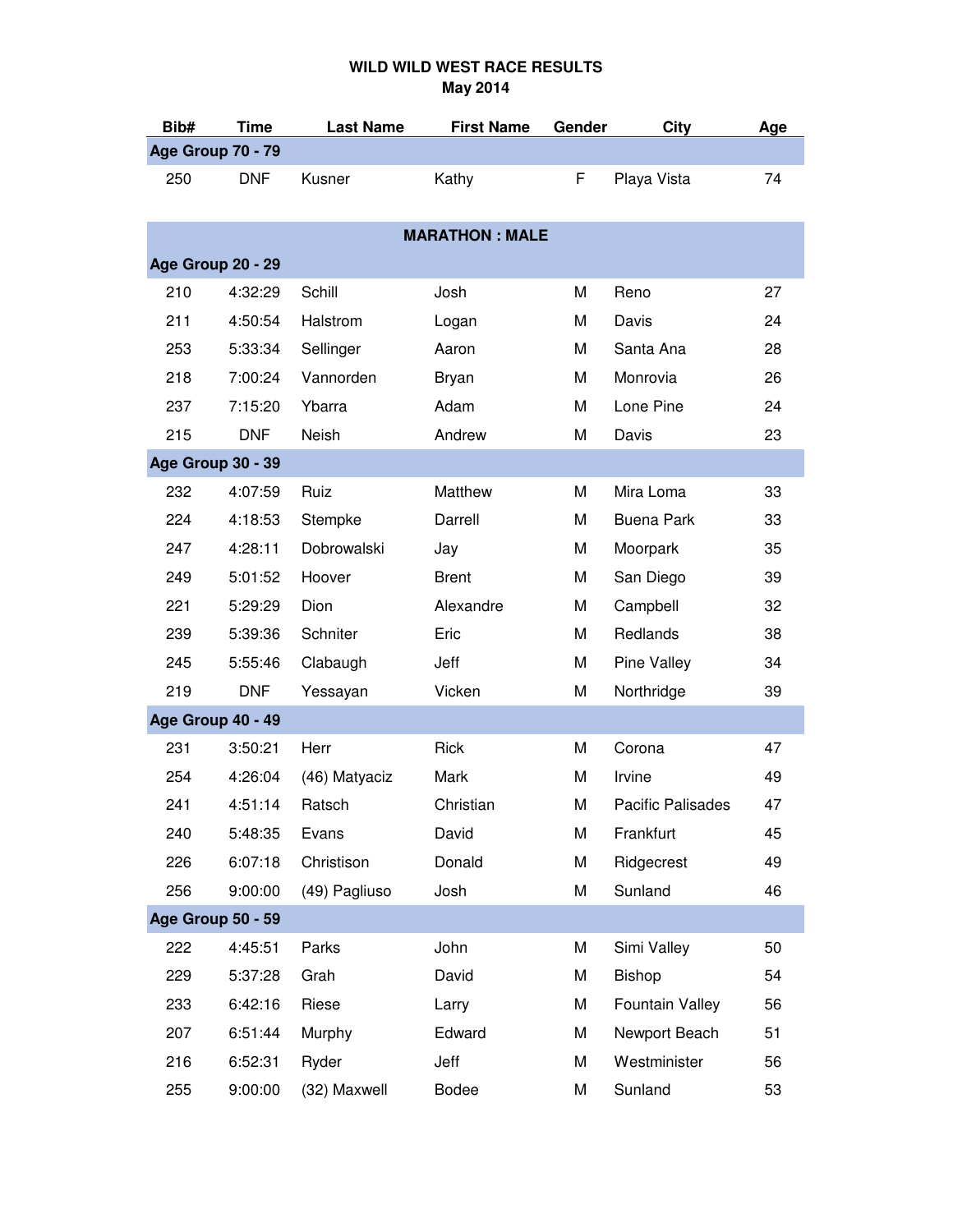| Bib#           | <b>Time</b>              | <b>Last Name</b> | <b>First Name</b>  | Gender | City                 | Age |
|----------------|--------------------------|------------------|--------------------|--------|----------------------|-----|
|                | <b>Age Group 60 - 69</b> |                  |                    |        |                      |     |
| 208            | 5:16:33                  | Tanzer           | Herb               | M      | <b>Woodland Park</b> | 62  |
| 204            | <b>DNF</b>               | Hammer           | Torkil             | M      | Newbury Park         | 69  |
| 252            | <b>DNF</b>               | Sheridon         | Gary               | M      | Los Angeles          | 63  |
|                | Age Group 70 - 79        |                  |                    |        |                      |     |
| 235            | 6:06:16                  | Wehan            | Ed                 | M      | Ventura              | 70  |
| 242            | 7:18:42                  | Carey            | John               | M      | Boron                | 70  |
| 251            | 7:56:23                  | Whitehead        | Ronald             | M      | Calimesa             | 70  |
|                |                          |                  |                    |        |                      |     |
|                |                          |                  | <b>50K: FEMALE</b> |        |                      |     |
|                | Age Group 20 - 29        |                  |                    |        |                      |     |
| 14             | 5:15:42                  | Nelson           | Michaeline         | F      | Irvine               | 25  |
| 43             | 7:01:47                  | D'Anna           | Heather            | F      | <b>Buena Park</b>    | 29  |
| 24             | 7:29:52                  | Thake            | Ema                | F      | Los Angeles          | 25  |
| 44             | <b>DNF</b>               | Ruiz             | Yesenia            | F      | North Hills          | 27  |
|                | <b>Age Group 30 - 39</b> |                  |                    |        |                      |     |
| $\overline{c}$ | <b>DNF</b>               | Drozd            | Jennifer           | F      | Coalville            | 35  |
|                | Age Group 40 - 49        |                  |                    |        |                      |     |
| 51             | 5:54:51                  | Gimenez          | Kim                | F      | Long Beach           | 49  |
| 19             | 7:29:52                  | Dove             | Heidi              | F      | Las Vegas            | 40  |
| 11             | 7:30:28                  | Axelrod          | Raquel             | F      | Chatsworth           | 45  |
| $\mathbf{1}$   | <b>DNF</b>               | Bengelsdorf      | Kim                | F      | Newbury park         | 43  |
| 16             | <b>DNF</b>               | Sundance         | Kyra               | F      | Lancaster            | 43  |
|                | <b>Age Group 50 - 59</b> |                  |                    |        |                      |     |
| 33             | 6:16:24                  | Corona           | <b>Brenda</b>      | F      | Escondido            | 52  |
| 25             | 7:17:45                  | <b>Tawfik</b>    | Mervat             | F      | Acton                | 57  |
| 38             | 7:18:09                  | Cottrell         | Maureen            | F      | San Diego            | 51  |
|                |                          |                  |                    |        |                      |     |
|                |                          |                  | 50K: MALE          |        |                      |     |
|                | Age Group 20 - 29        |                  |                    |        |                      |     |
| 22             | 4:11:16                  | Pollow Jr        | Dennis             | M      | Tucson               | 27  |
| 35             | 5:11:54                  | <b>Brand</b>     | Reuben             | M      | Lone Pine            | 29  |
| 47             | 5:31:02                  | Zabriskie        | Matthew            | M      | Salt Lake City       | 27  |
| 13             | 5:45:42                  | Winkler          | Daniel             | M      | Santa Ana            | 27  |
| 28             | 5:56:56                  | Hill             | Nevin              | M      | Ridgecrest           | 26  |
| 12             | 8:23:15                  | Rai              | Navinder           | M      | rosemead             | 29  |